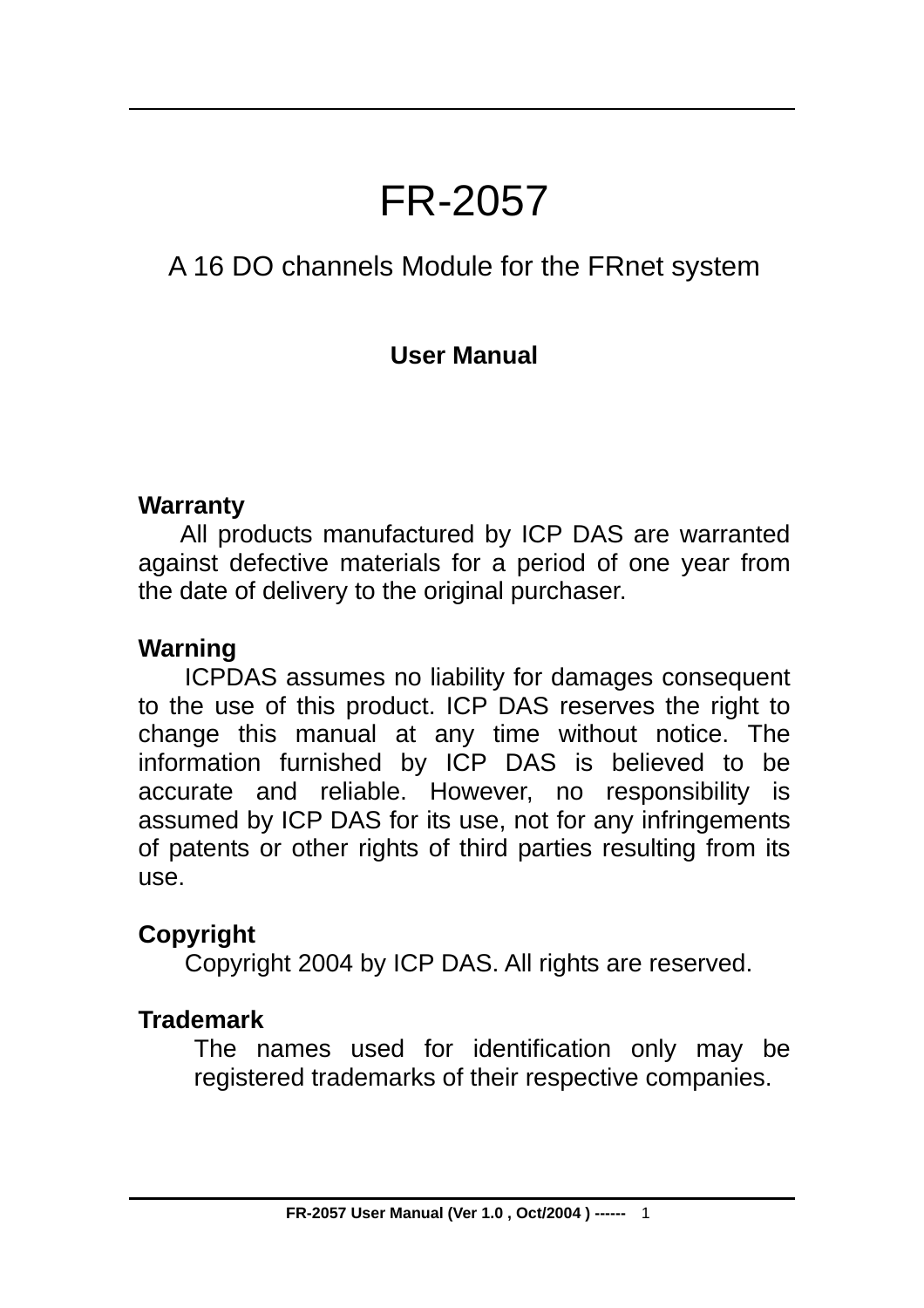### **Table of Contents**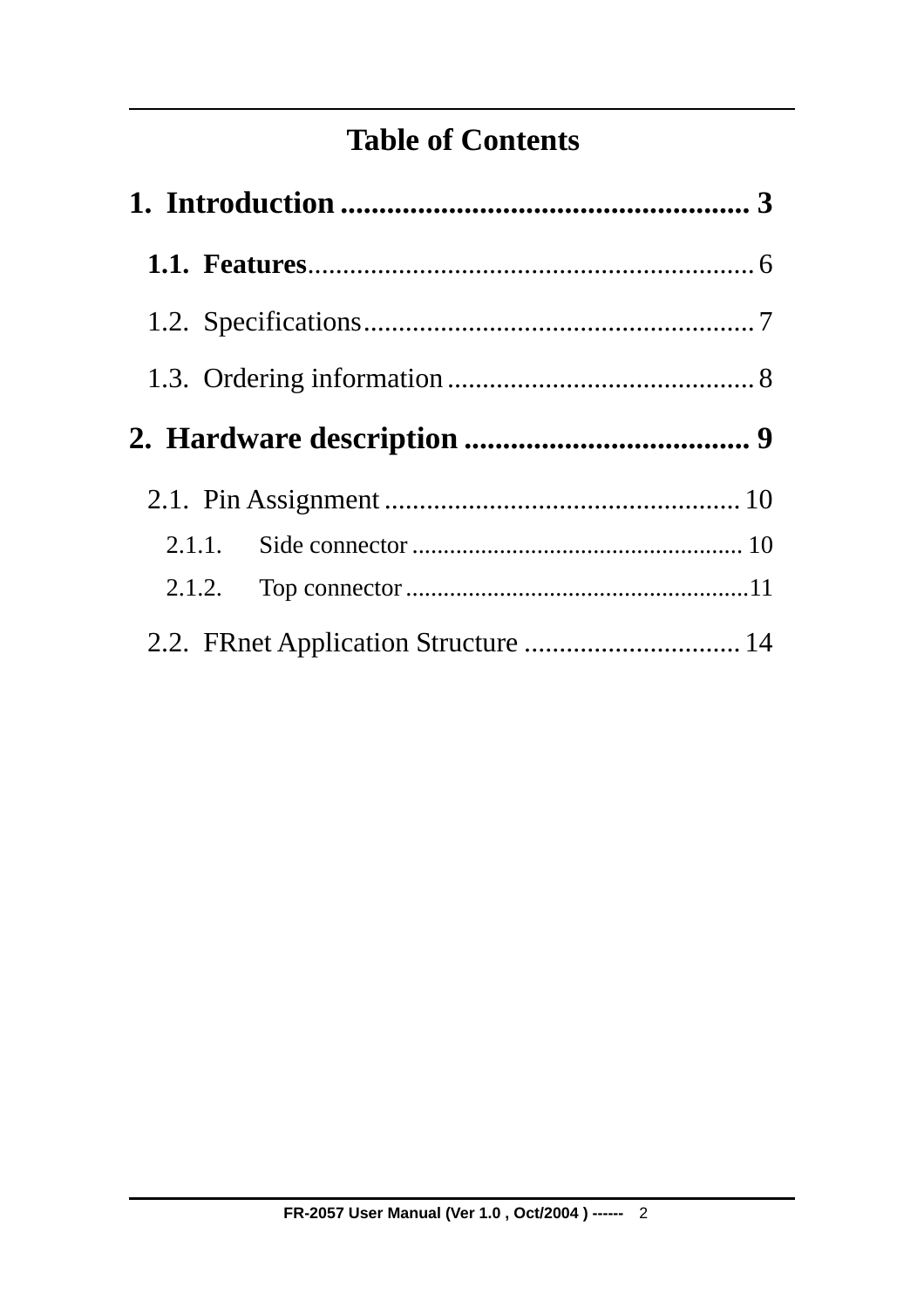# <span id="page-2-0"></span>**1. Introduction**

The FR-2057/2057T module provides a 16-channel isolated photo-coupler digital output in the FRnet. The "-T" denotes the screw terminal connector, allowing users to connect to the DO signals on module directly. The I/O data transmission is controlled by the FRnet control chip which was developed by ICPDAS. It was designed to provide for a deterministic high speed network communication. The communication mechanism is dominated by the token-stream, which is generated by the network manager located at a specific node (**SA0**). This manager provides for fixed scan-time and I/O synchronization capability without the need of any special communication protocol. Furthermore, special anti-noise circuitry has also been considered and built into the FRnet control chip to ensure communication reliability. This distributive digital output module must be connected to other module or a host controller with a network manger built in.

However, the effectiveness of the FRnet connection depends on and is then ensured when the correct hardware configurations for the sender address (SA) and receiver address (RA) on the host controller and the remote module in the network have been installed properly. In general, the operating principle is structured by the strategy of delivering the 16-bit data from the specified sender address (SAn) to the corresponding receiver address (RAn) via the broadcasting method controlled by the token-stream of the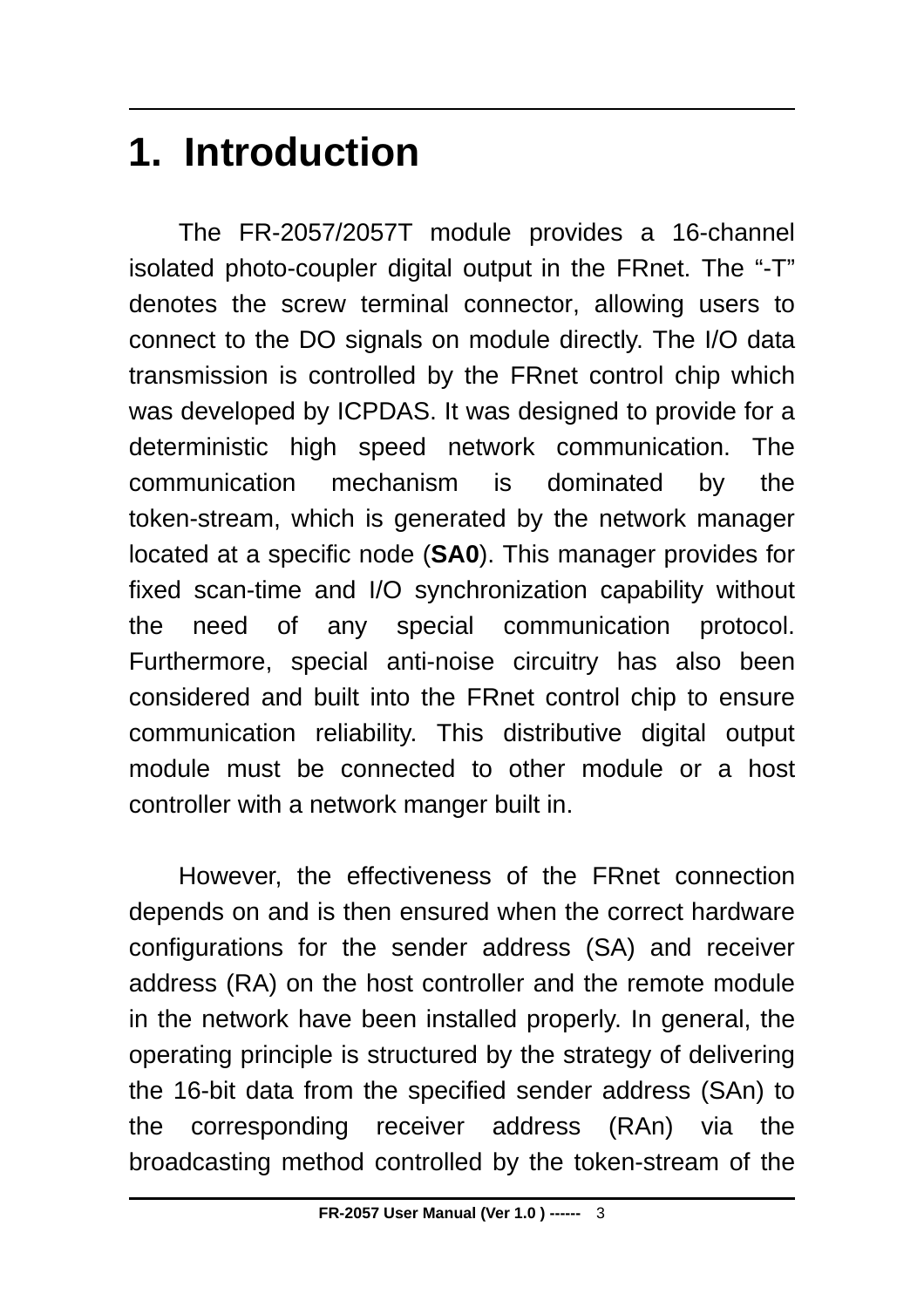network manager, SA0. Based on this algorithm, there are some general rules that need to be followed:

- (1) The sender address needs to be unique in order to avoid any communication collisions.
- (2) Each of the FRnet needs at least one network manager defined as SA0. It plays the important role of producing the token-stream in the network.
- (3) The baud rates of the controller and the remote modules need to be the same as on the FRnet.
- (4) The communication method is controlled by delivering the data of the specified sender address (SA) to the corresponding receiver address (RA) in the sequence of token 0 to N cyclically, as depicted below.
- (5) Due to the broadcasting algorithm adopted, the receiver address is not required to be unique. Therefore, it is easy to build a data delivery from one node (16-bit data) to a multi-node.



Figure 1.1 Token stream controlled by network manager, SA0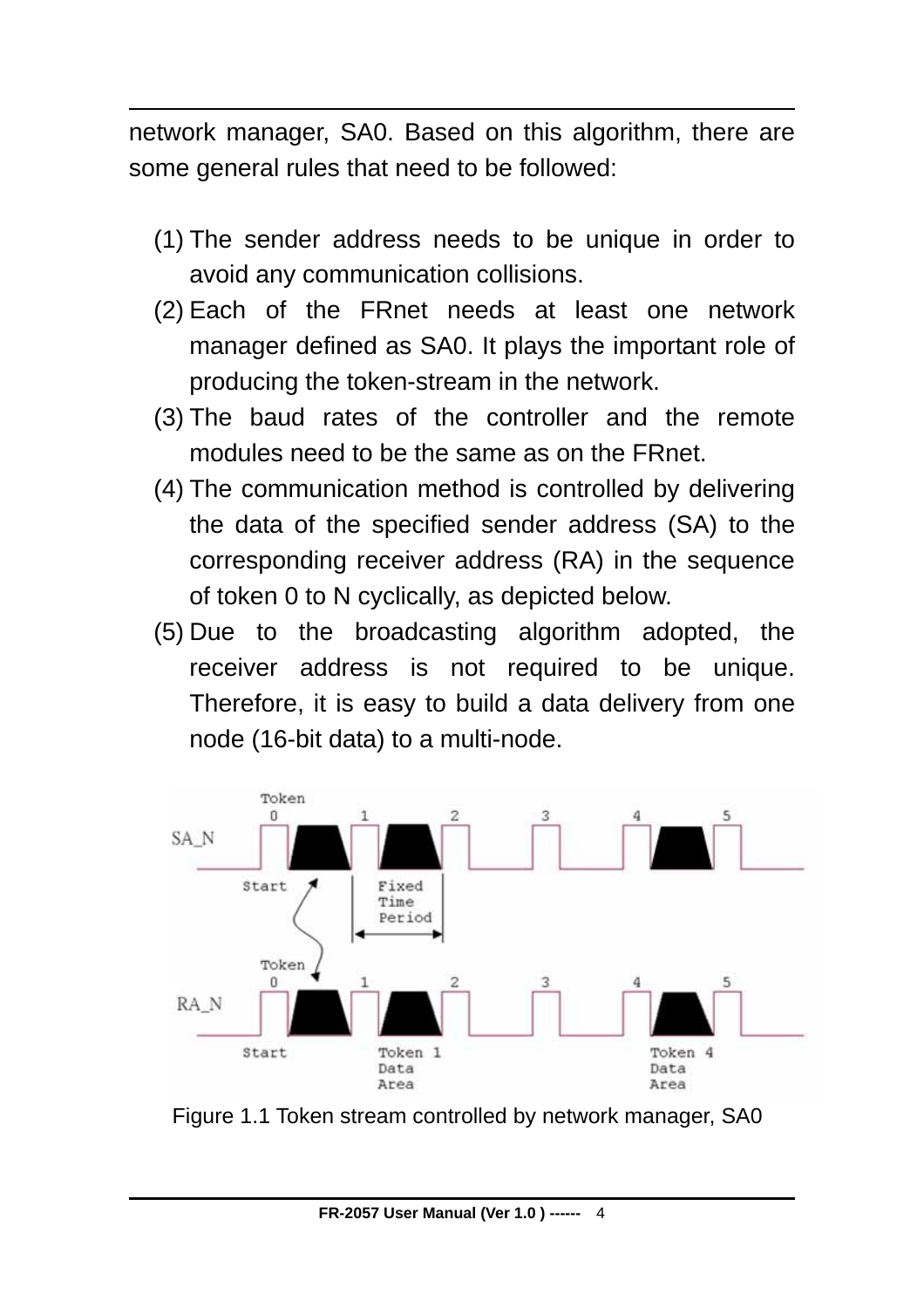An example of the FRnet application structure for delivering data from the specified sender address (SAn) to the corresponding receiver address (RAn) by a 4-wire inter module cable, including a 2-wire power supply cable, is shown in the figure below.



Figure 1.2 The example of an FRnet application structure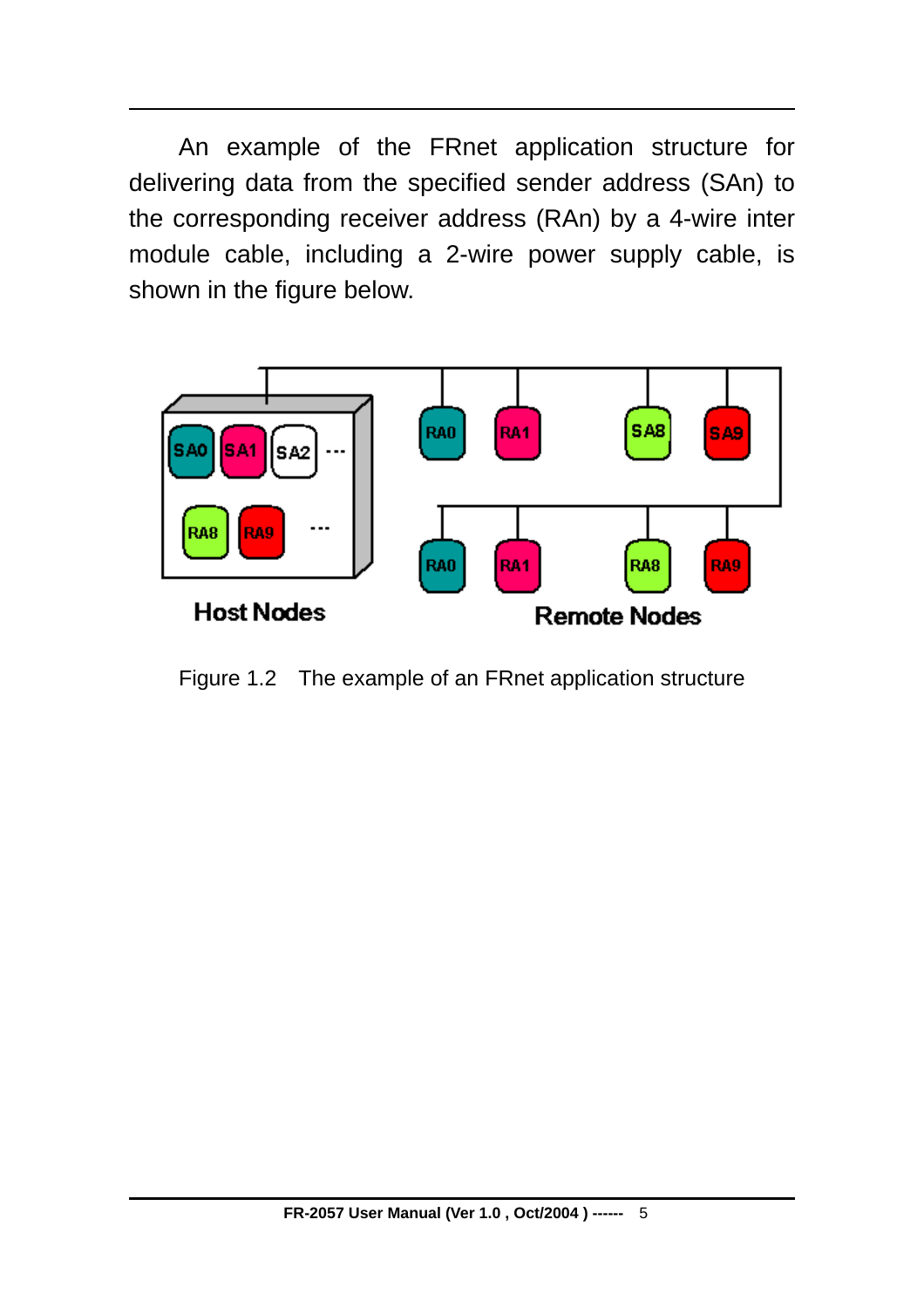### <span id="page-5-0"></span>**1.1. Features**

- The Token stream is used to activate data transmission from the specified SA node to the corresponding RA nodes.
- The Network Manager is defined as SA0. Each of the FRnet must have SA0 because it issues the Token stream into the network.
- The Token stream is produced cyclically by the hardware system (SA0) at the fixed time interval, see Figure 1.1. Therefore, the FRnet system can provide for both Isochronous and Deterministic functionalities.
- $\blacksquare$  It can provide data transmission from one node (16-bit) to one node or from one node to multiple nodes at the same time because FRnet uses the principle of delivering the data from the sender address to the receiver address. Therefore, the sender address must be unique, but the receiver address can be different or the same in the network.
- The FRnet system can easily be extended by adding new modules to the network according to the FRnet principle.
- Device Inter-communication: A single device can talk to other devices by setting appropriate SA and RA node configurations.
- No software overhead: All data transmissions are performed automatically via the FRnet control chip. Therefore, there is no need for the CPU or firmware to process transmission protocols.
- It only needs simple RS-485 wiring.
- The DIN-Rail mounting is provided.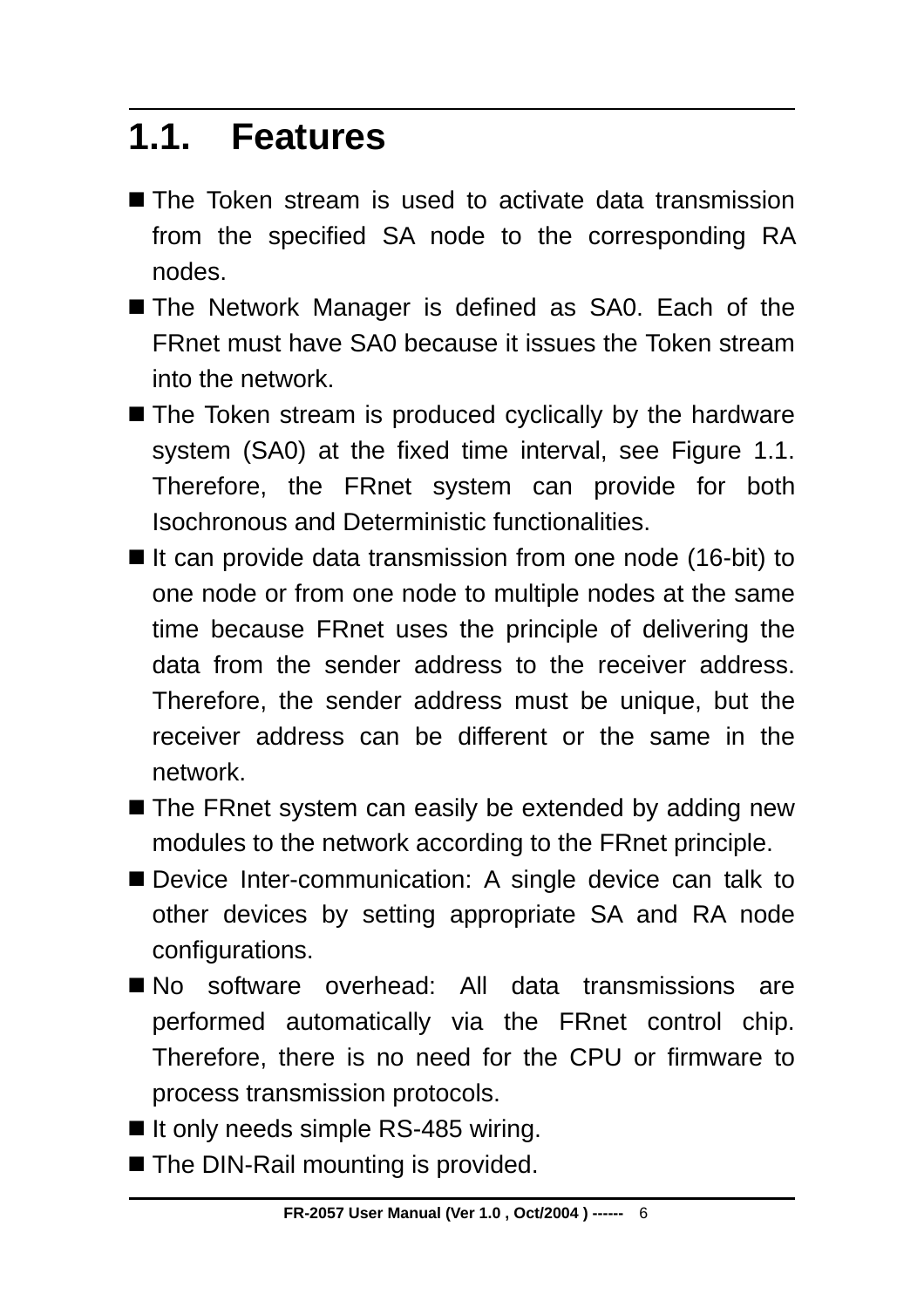# <span id="page-6-0"></span>**1.2. Specifications**

|                                     | <b>FR-2057(T)</b><br><b>DO module</b> | <b>FR-2057H(T)</b><br><b>DO module</b> |
|-------------------------------------|---------------------------------------|----------------------------------------|
| <b>Transfer speed</b>               | 250Kbps                               | 1Mbps                                  |
| <b>Scan time</b>                    | 2.88ms                                | 0.72ms                                 |
| <b>Transfer distance</b>            | 400m max.                             | 100m max.                              |
| <b>Number of Output</b><br>channels | 16                                    | 16                                     |
| <b>Isolation voltage</b>            | 1500Vrms                              | 1500Vrms                               |
| <b>Load current</b>                 | 100<br>mA/channel                     | 100<br>mA/channel                      |
| Load voltage                        | 24V (±10%)                            | $24V (\pm 10\%)$                       |
| <b>Power requirements</b>           | <b>24V DC</b><br>$(\pm 10\%)$         | 24V DC<br>$(\pm 10\%)$                 |
| <b>Power consumption</b>            | 2.0W Max                              | 2.0W Max                               |
| <b>Operating temperature</b>        | $-25^{\circ}$ C~+70 $^{\circ}$ C      | $-25^{\circ}$ C~+70 $^{\circ}$ C       |
| <b>Storage temperature</b>          | $-30^{\circ}$ C $-+70^{\circ}$ C      | $-30^{\circ}$ C $-+70^{\circ}$ C       |
| <b>Relative humidity</b>            | $35 - 85%$                            | $35 - 85%$                             |
| Weight                              | Approximately<br>120g                 | Approximately<br>120g                  |

Table 1.1 Specifications for FR-2057(T)/2057H(T) modules.

Note: The H version (high speed version) is optional.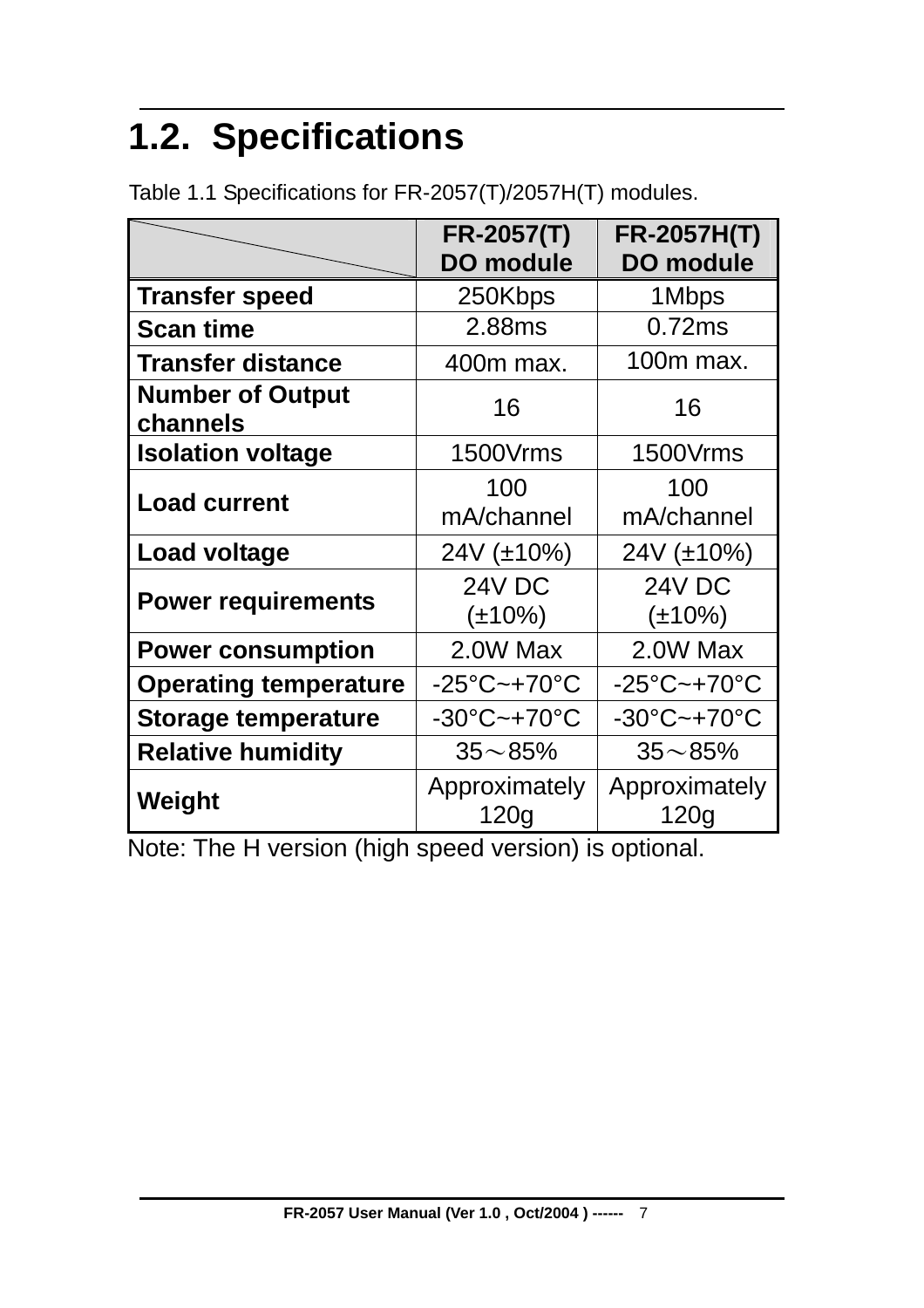### <span id="page-7-0"></span>**1.3. Ordering information**

| Model No.             | <b>Description</b>                     |
|-----------------------|----------------------------------------|
| <b>FR-2057(T)</b>     | $ 250Kbps$ RA 0,1,2,3,4,5,6,7          |
| $FR-2057H(T)$   1Mbps | RA 0,1,2,3,4,5,6,7                     |
| <b>DN-20</b>          | DIN-Rail Mountable I/O Connector Block |
|                       | with two 20-pin Header connectors      |

- **Note**: a) The T version module has terminal on the panel. Therefore, users can connect their I/O to the terminal directly without a DN-20 extension board.
	- b) The H version (high speed version) is optional. It is recommended to choose the normal speed version first. Modules of different speed version are not allowed to work together. If you need high-speed version, please make contact with manufacturer.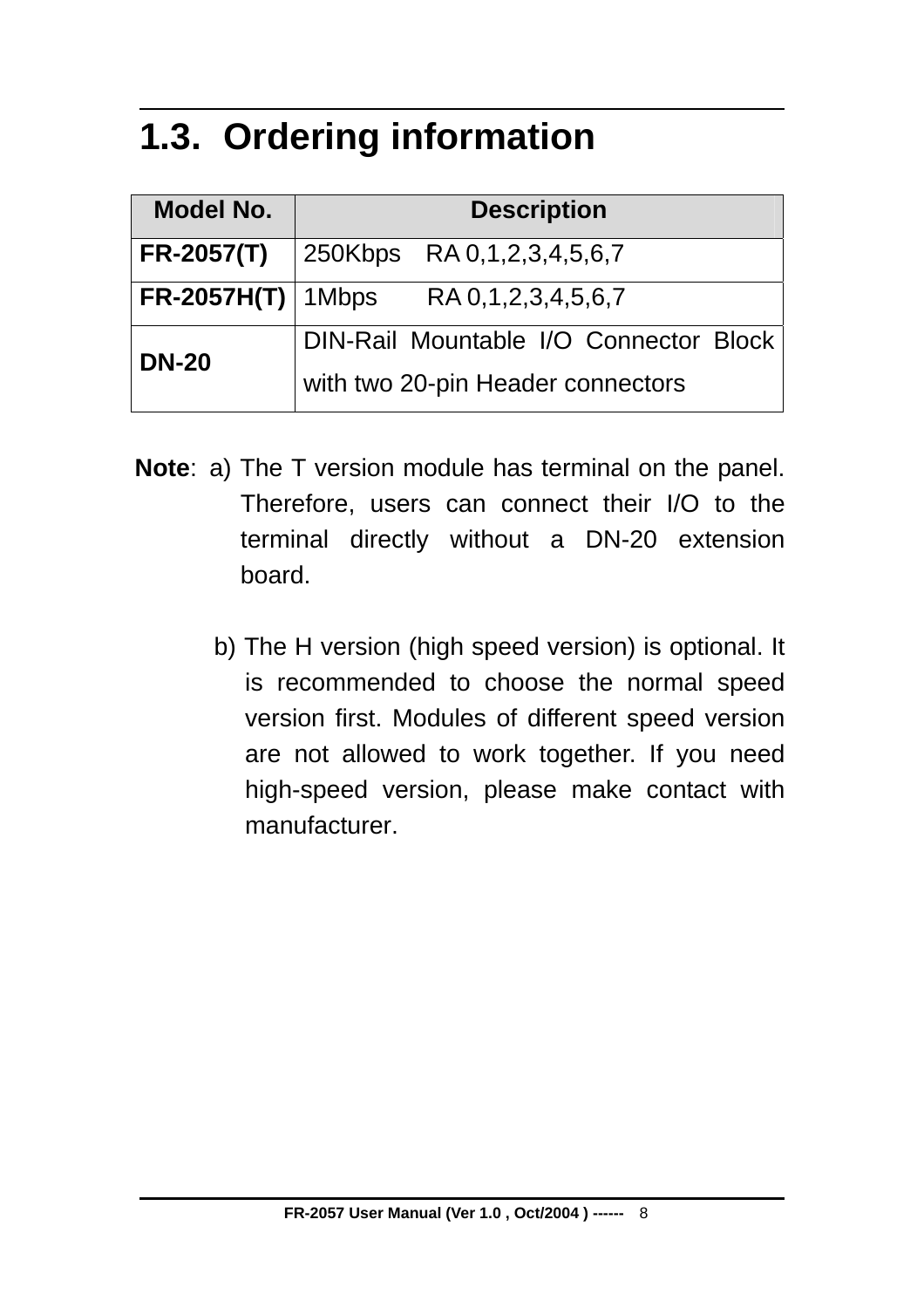## <span id="page-8-0"></span>**2. Hardware description**







Figure 2.2 Top connector of FR-2057 and FR-2057T.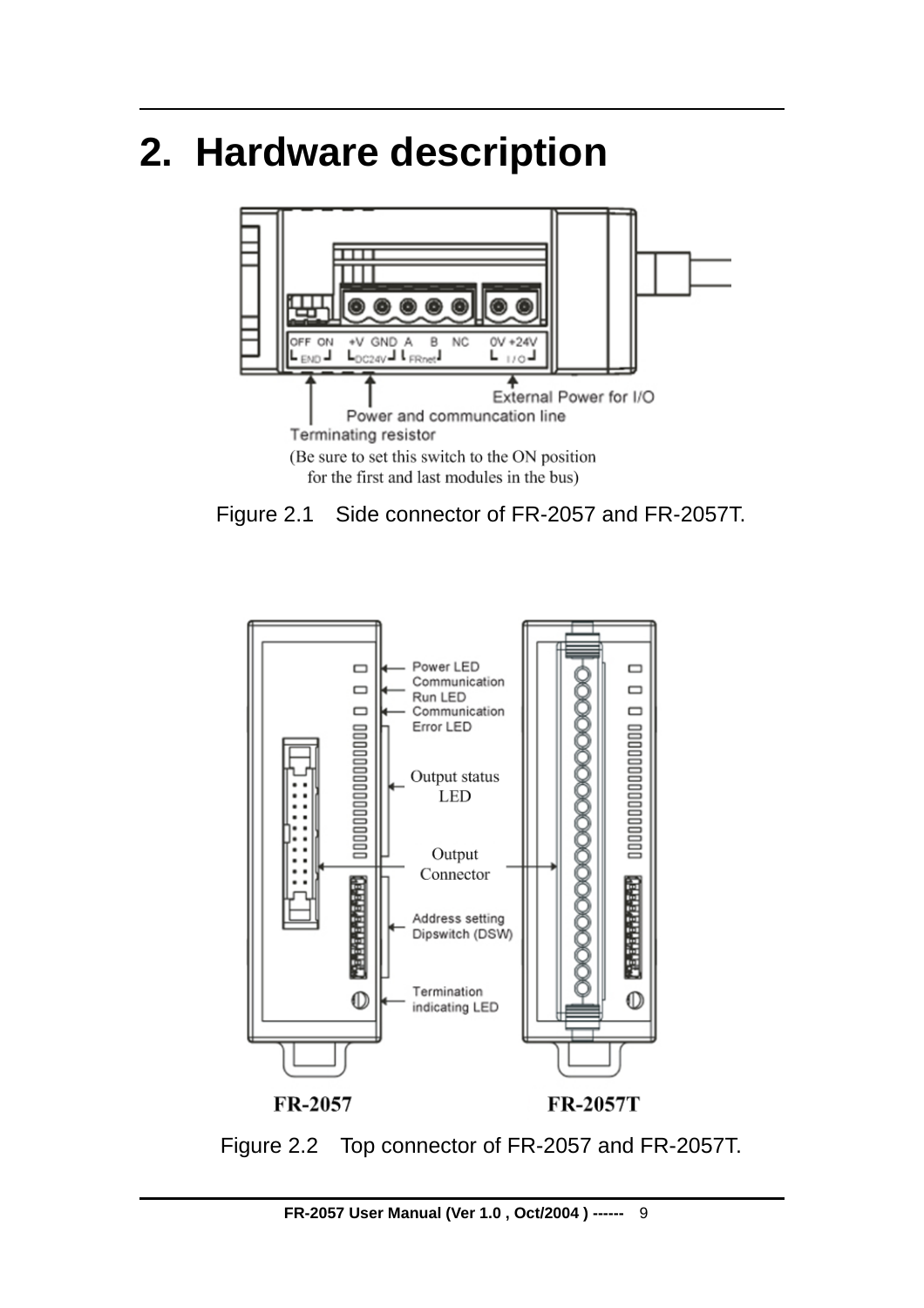## <span id="page-9-0"></span>**2.1. Pin Assignment**

### *2.1.1. Side connector*

Please refer to Figure 2.1. On the side of the module, there is one connector, as shown in the following figure. This connector provides the power and the communication interface. Users need to connect the DC24V power source and the FRnet cable through this interface.



The following figure is a connector on the side of the module providing the external DC Power for the module. It is designed to be used as the power source of the I/O connection interface.



In additional to these connectors, there is also one switch on the side of the module which can decide to use the internal terminal resistor on the network or not. If you switch it on, it means that the module will provide the terminal resistor on the network. Note that each network needs two modules to be on, which are usually the first and last module on the network.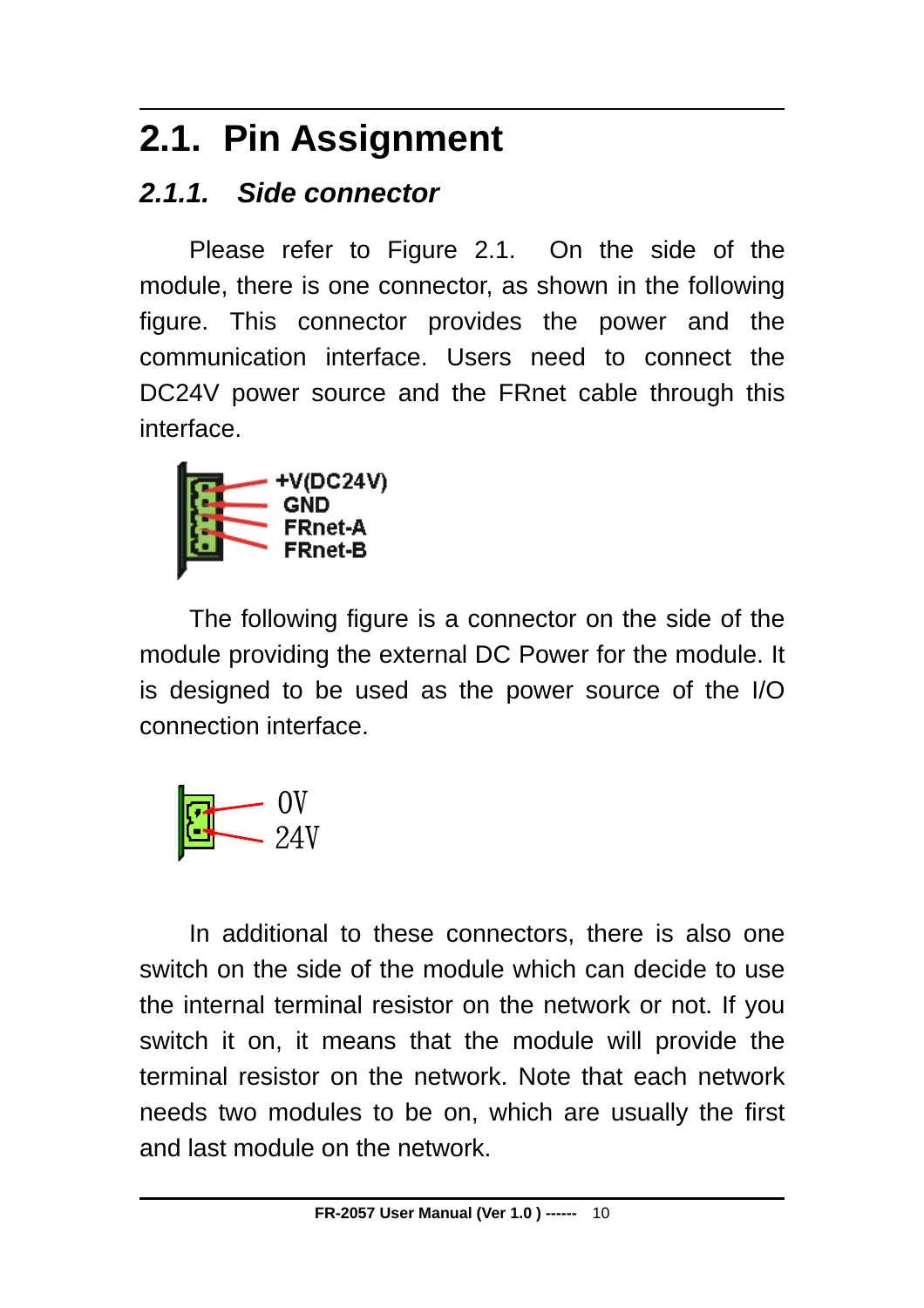#### <span id="page-10-0"></span>*2.1.2. Top connector*

#### **I/O connectors :**

The FR-2057 is a digital output module with a 16-channel isolated photo-coupler interface. The Pin assignments and interface circuit of input connectors of FR-2057 and FR-2057T are shown in Fig. 2.3. The wire connection for how to cooperate with the controlled device is also shown in Figure2.4. In this figure, the resister R1 is optional and is used for over-current consideration.



Figure 2.3 Pin assignments and interface circuit of input connectors of FR-2057 and FR-2057T.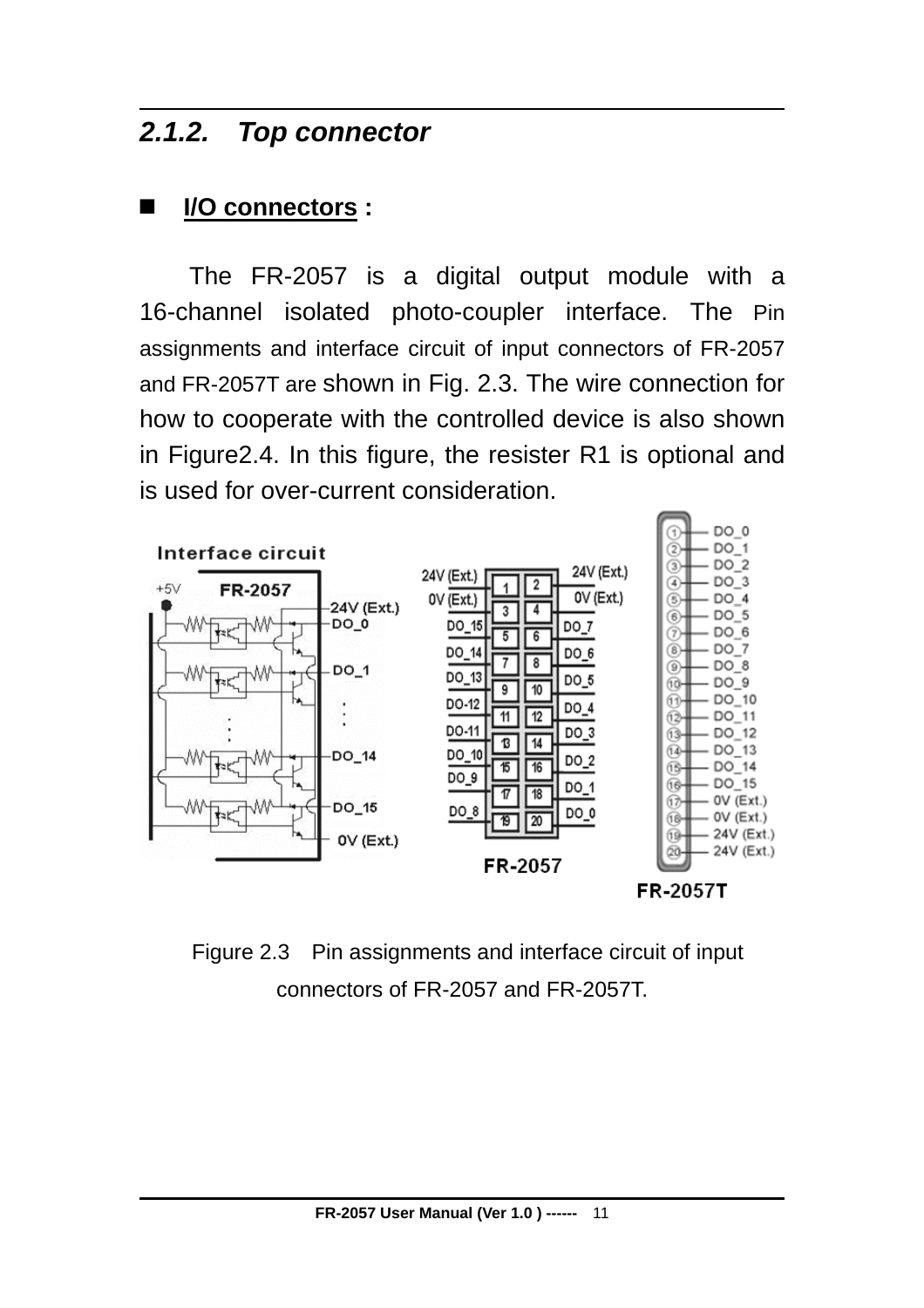#### **Typical application example**



Figure 2.4 The wire connection examples of FR-2057 and input devices.

### **LED indicator :**

There are several LED indicators located on the top side of the module. They are Power LED, Communication Run LED, Communication error LED, I/O LED and termination resistor LED. Users can understand the meaning directly from the label on the LED indicator. Note that the Communication Run LED and the Communication error LED illustrate whether the quality of communication is OK or not.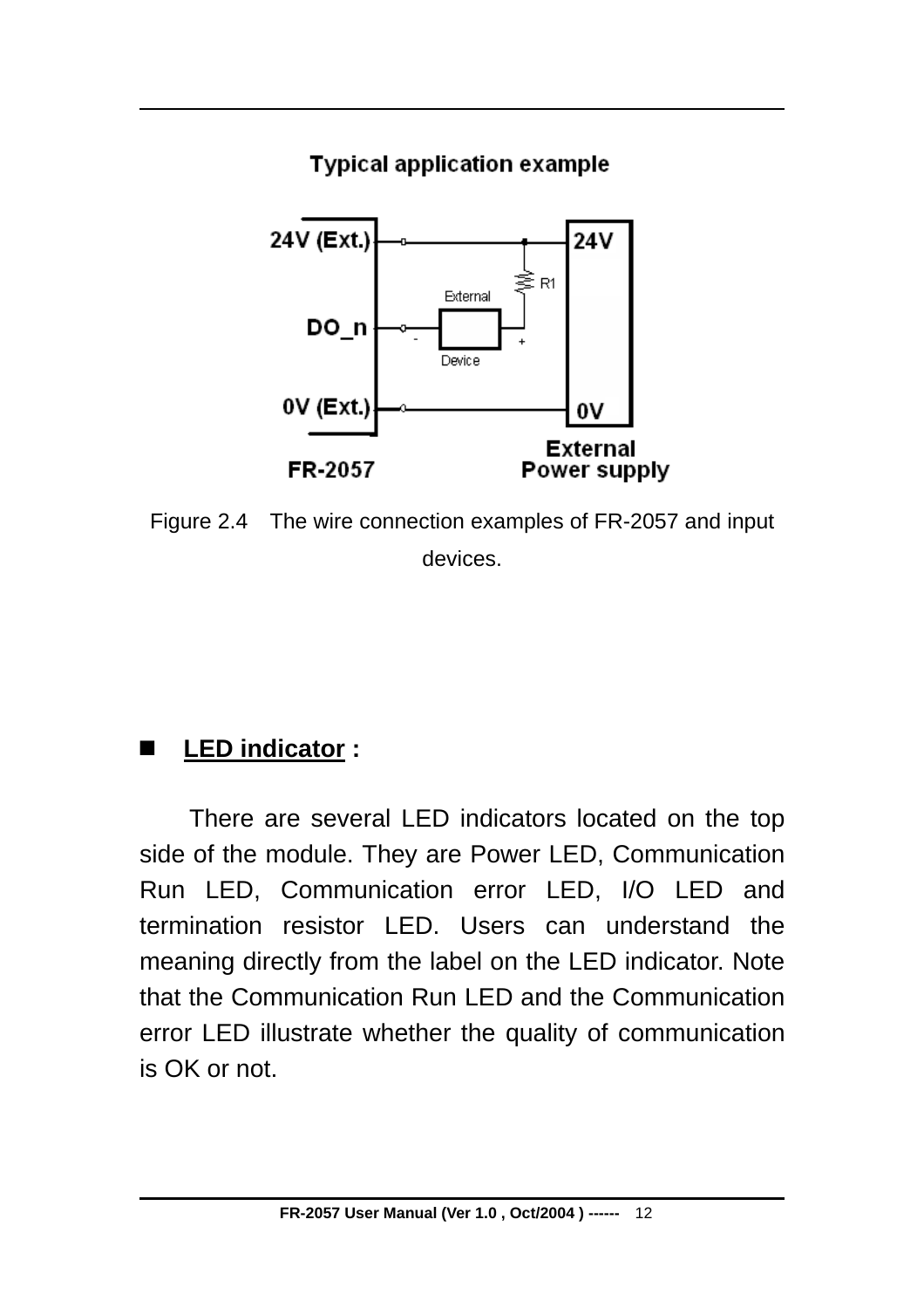#### **Receiver address setting :**

Since the FR-2057 is a digital output module, the module can only configure the receiver address (RA) by the dip-switch, as shown in the following figure. This means that the FR-2057 can only receive 16-bit data from another node and then output this data through the interface circuit. The configuration method is depicted in the following figure:



Figure 2.5 Receiver address setting.

Note that the RST is normally switched to the OFF position. However, when a communication error is detected by the module, the communication error LED will be turned on and all digital output will be held in their last states. If users want to clear the hold states, you can simply switch the RST to the ON position.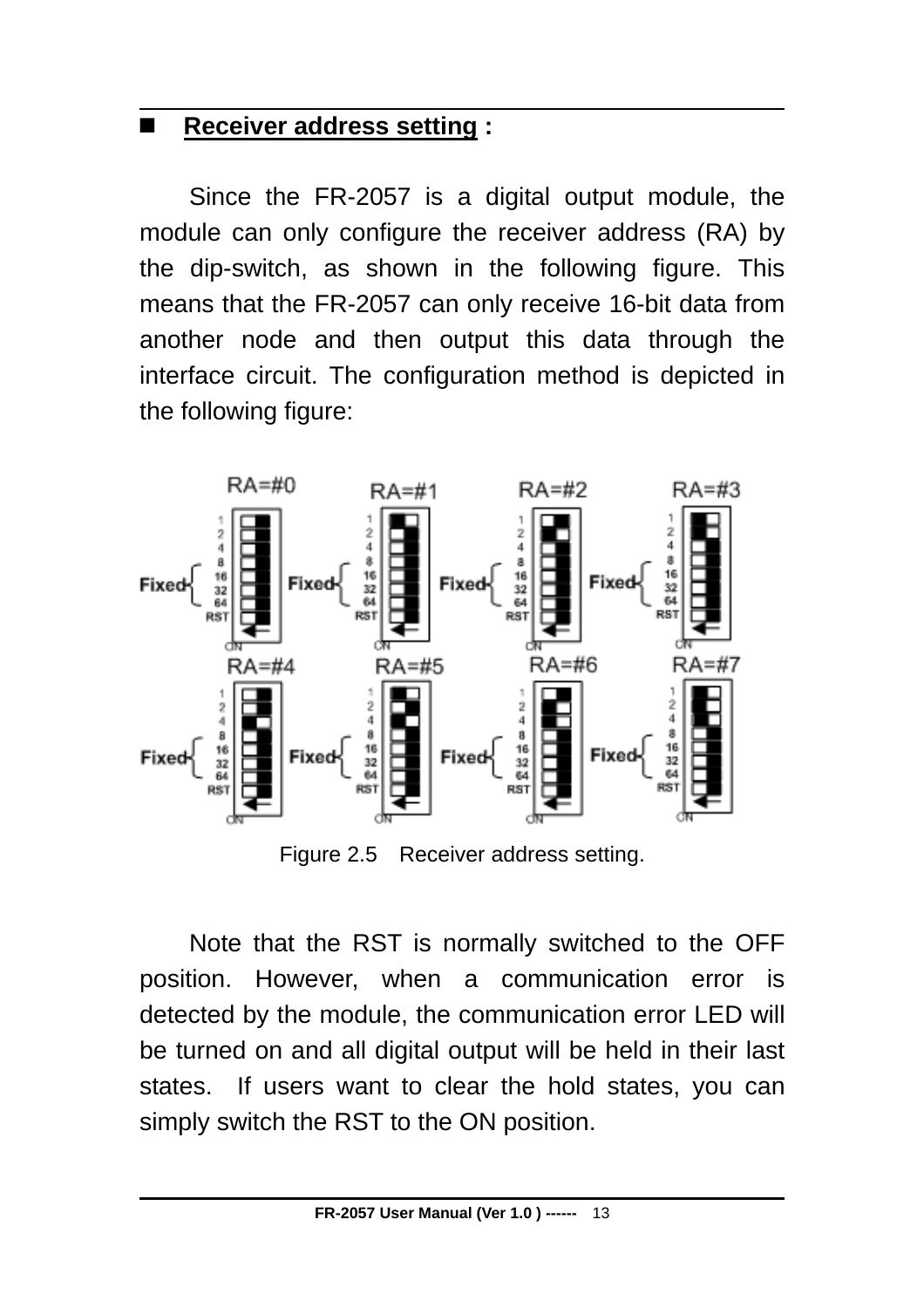## <span id="page-13-0"></span>**2.2. FRnet Application Structure**

Within conventional communication methods in the control network system, the master (host) controller (CPU) must send a command with data to the slave module. Then it must wait for confirmation from the slave's response, which is based on a complicated and fixed transmission protocol. If there are many devices on the network, all the data transmission within the network must be controlled by the master (host) controller (CPU). Therefore, the performance of communication efficiency between the host controller and each of the devices will usually be deteriorated when more and more devices are added in. In contrast to this solution, our FRnet provides innovative data transmission method which adopts the hardware FRnet control chip to do communication broadcasting and gets rid of the software transmission protocol. It is easy to set up a reliable network merely by hardware setting both the "Sender Address" and "Receiver Address" of all the modules.

There are two FRnet host controllers provided by ICPDAS products, the FRB-100/200 and the 7188EF-016. The first one is a PCI interface add-on card, and the other one is an Ethernet embedded controller. Two possible application configurations are demonstrated as follows.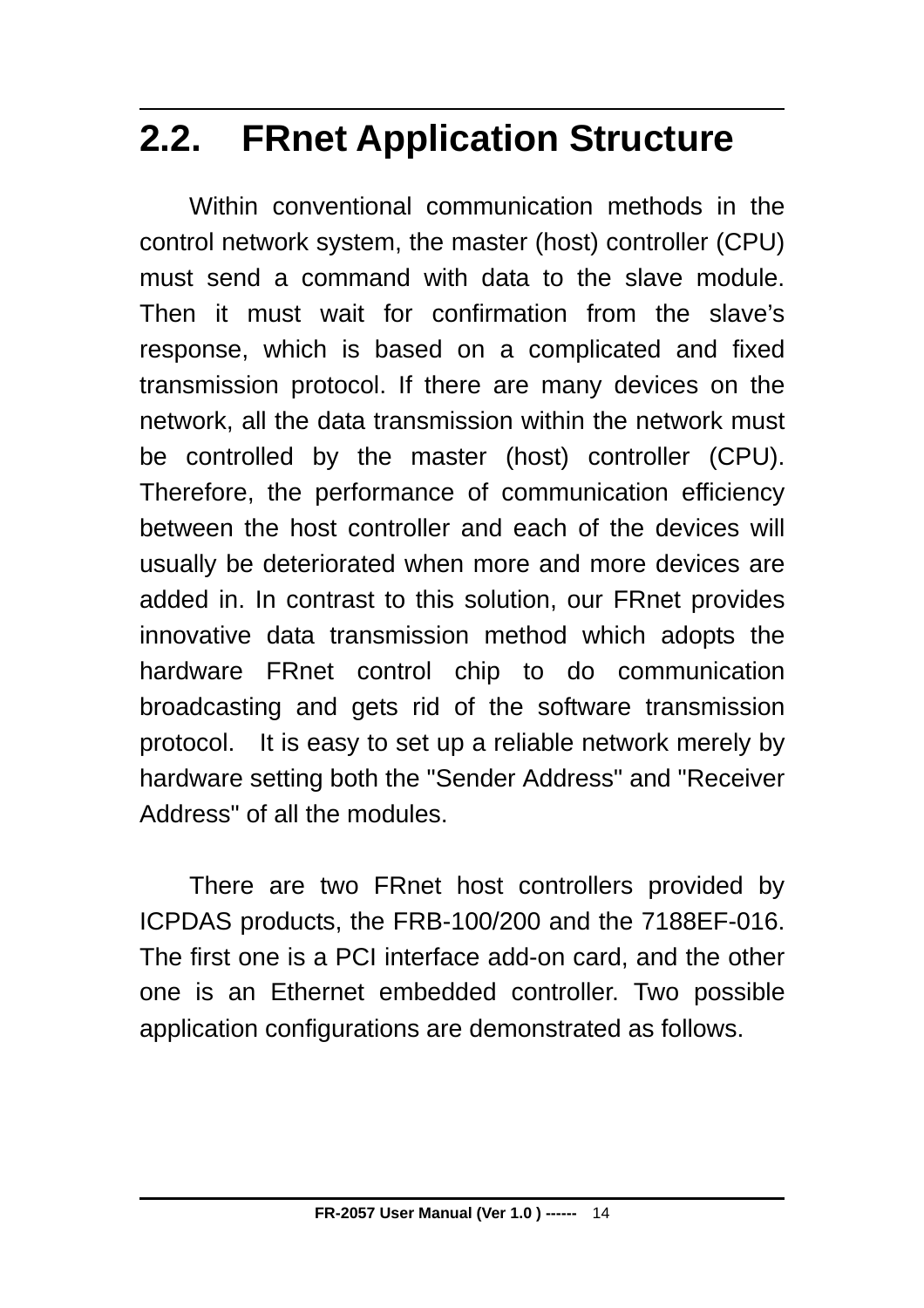Case 1: If the PC-based FRB-200/100 is used as the host controller.